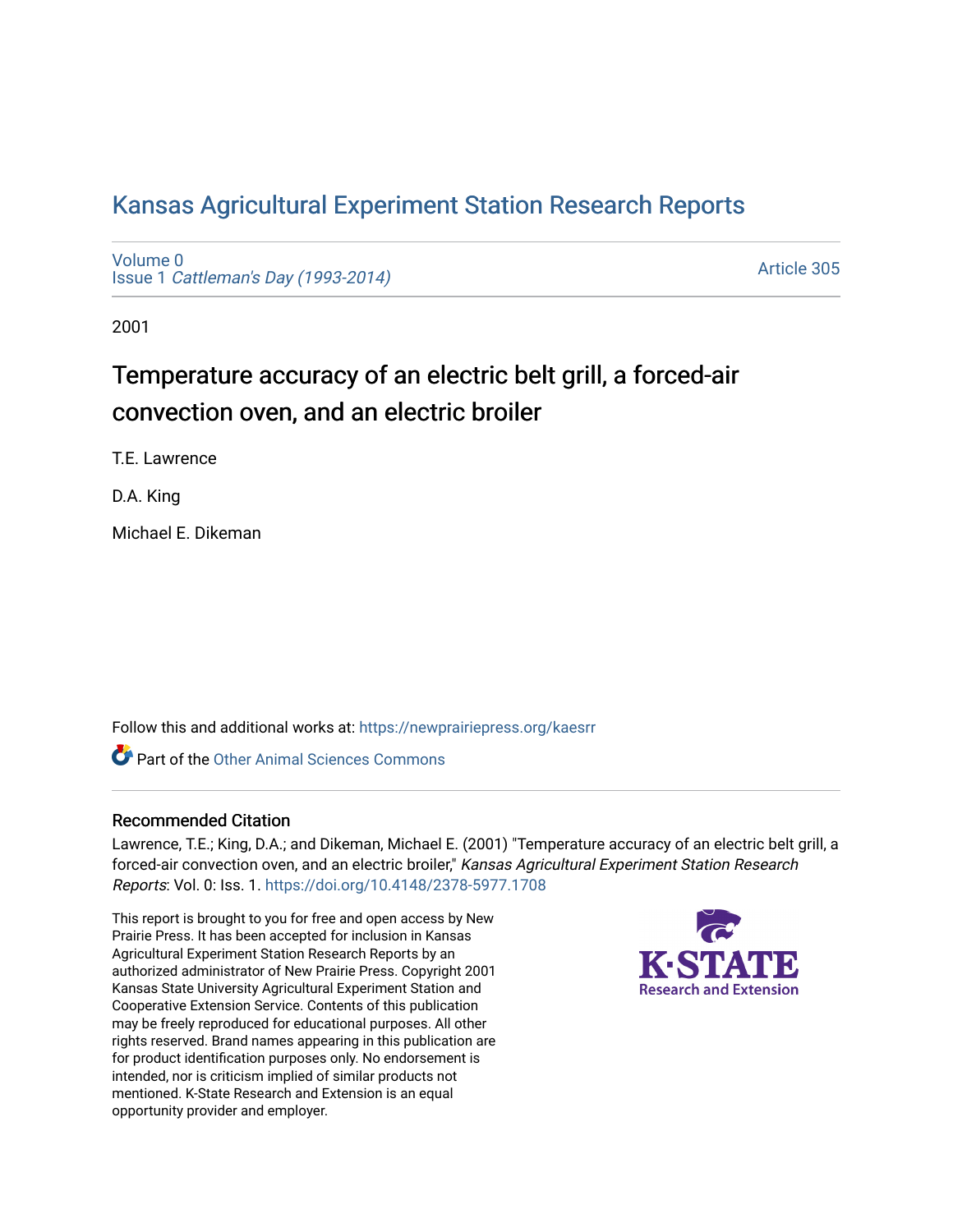### Temperature accuracy of an electric belt grill, a forced-air convection oven, and an electric broiler

#### Abstract

We evaluated the temperature variation of an electric belt grill set at four temperatures, a forced-air convection oven set at three temperatures, and an electric broiler that has no temperature control. After finding that the actual temperatures of the electric belt grill and the forced-air convection oven were higher than the targeted temperature, we used regression techniques to correct for the temperature biases of both cooking methods. The forced-air convection oven was very precise when the doors were kept closed, as was the electric belt grill after adjustments were made. Temperature of the electric broiler was not consistent across surface positions or among replications. We suggest that when used for cooking experiments, each meat-cooking instrument be validated for temperature and corrected when necessary. This will improve cooking consistency and related results among various instruments and research institutions.

#### Keywords

Cattlemen's Day, 2001; Kansas Agricultural Experiment Station contribution; no. 01-318-S; Report of progress (Kansas State University. Agricultural Experiment Station and Cooperative Extension Service); 873; Beef; Cooking; Temperature; Methods; Meat

#### Creative Commons License



This work is licensed under a [Creative Commons Attribution 4.0 License](https://creativecommons.org/licenses/by/4.0/).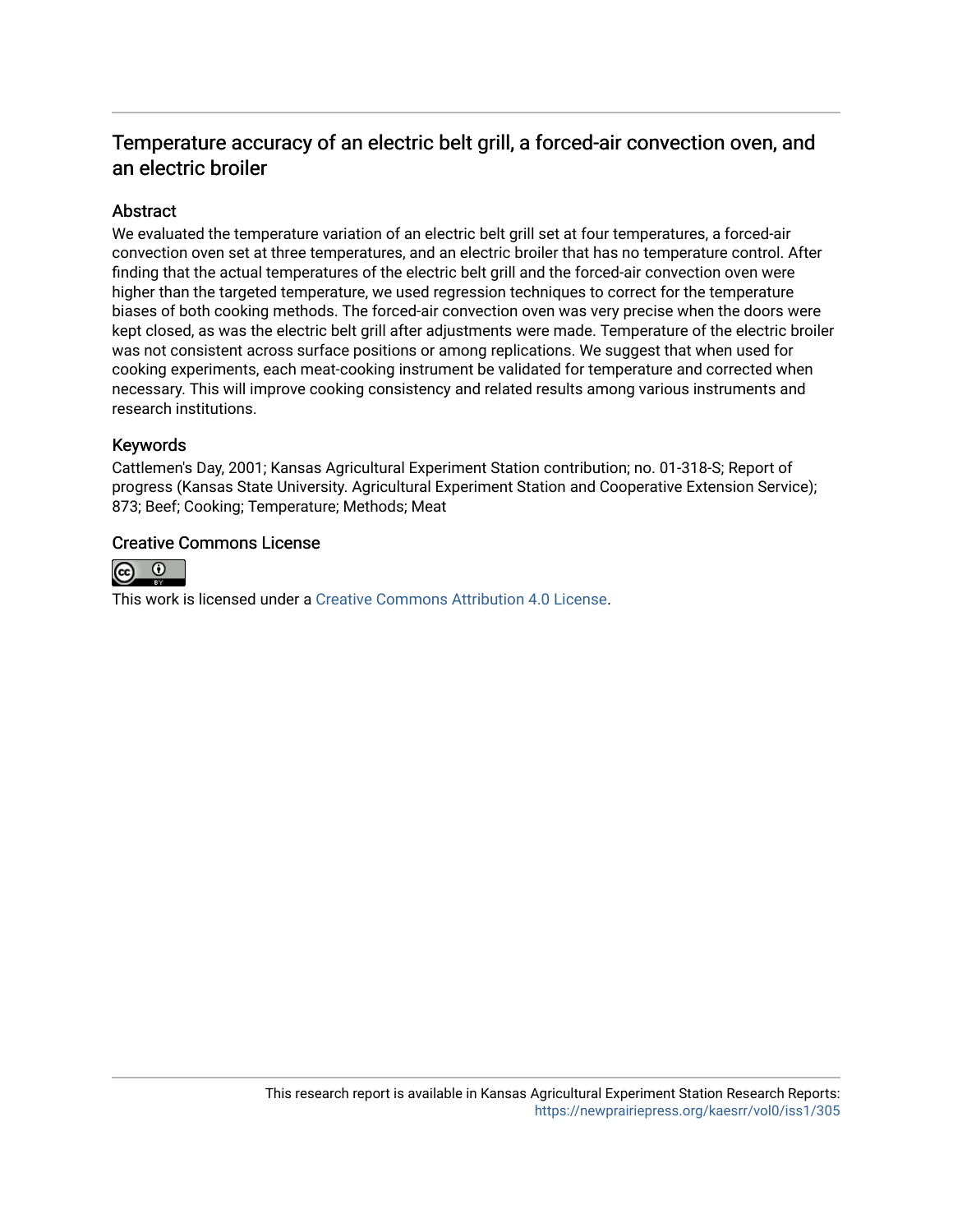#### **TEMPERATURE ACCURACY OF AN ELECTRIC BELT GRILL, A FORCED-AIR CONVECTION OVEN, AND AN ELECTRIC BROILER**

*T. E. Lawrence, D. A. King, and M. E. Dikeman*

#### **Summary**

We evaluated the temperature variation of an electric belt grill set at four temperatures, a forced-air convection oven set at three temperatures, and an electric broiler that has no temperature control. After finding that the actual temperatures of the electric belt grill and the forced-air convection oven were higher than the targeted temperature, we used regression techniques to correct for the temperature biases of both cooking methods. The forced-air convection oven was very precise when the doors were kept closed, as was the electric belt grill after adjustments were made. Temperature of the electric broiler was not consistent across surface positions or among replications. We suggest that when used for cooking experiments, each meat-cooking instrument be validated for temperature and corrected when necessary. This will improve cooking consistency and related results among various instruments and research institutions.

(Key Words: Cooking, Temperature, Methods, Meat.)

#### **Introduction**

Many researchers consider actual oven temperatures to be constant with the thermostat settings, with little or no variation. Cooking methods used for research should achieve the desired target temperature and maintain that temperature for the duration of the cooking process so that measures such as cooking loss and shear force values will be reliable and repeatable. Cooking methods for research have often utilized electric broilers, forced-air convection ovens, or more recently, electric belt grills. We evaluated the temperature variation and accuracy of a single example of each of these instruments.

#### **Experimental Procedures**

We monitored the temperature at 18 locations (9 for each platen) on an electric belt grill (TBG-60 Magigrill, MagiKitch'n Inc., Quakertown, PA) set at 160, 242, 325, and 408°F; 18 locations in a forced-air convection oven (Blodgett, model DFG-102 CH3, G.S. Blodgett Co., Burlington, VT) set at 225, 325, and 425°F; and  $12$  locations on an electric broiler (Open Hearth electric broiler, Farberware, Yonkers, NY). The electric belt grill cooks by moving a product between two heated platens using conveyor belts. In this conduction type of heating, a product is heated from the top and bottom simultaneously. Unloaded temperature of each oven was monitored using copperconstantan thermocouples (Omega Engineering, Stamford, CT) connected to a Doric temperature recorder (Vas Engineering, San Francisco, CA).The electric belt grill and forced-air convection oven were monitored for two replications, and the electric broiler was monitored for three. Linear regression analysis was used to correct for temperature bias in the electric belt grill and forced-air convection oven.

#### **Results and Discussion**

The electric belt grill was 8, 13, 20, and 26°F high when set at 160, 242, 325 and 408°F, respectively. The forced-air convection oven produced temperatures 5, 4.5, and 1.4°F higher than it was supposed to at settings of 225, 325, and 425°F. Linear regression equations developed to correct for the